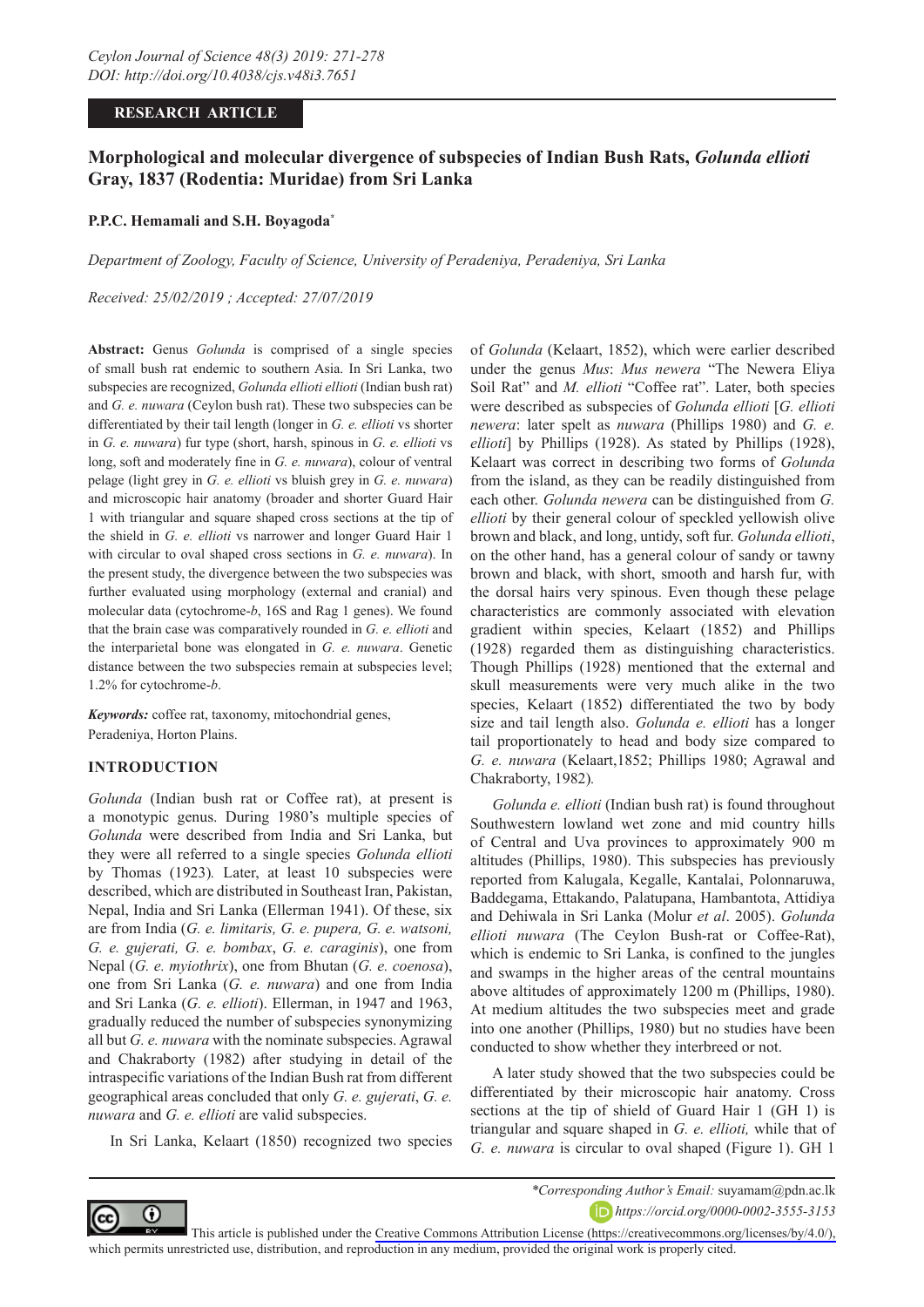

**Figure 1:** Cross sections at the tip of shield of Guard Hair 1 (GH1) and Guard Hair 2 (GH2) of *G. e. ellioti* and that of *G. e. nuwara* (Niroshani and Meegaskumbura, 2015)

**Table 1:** Width and length of Guard Hair 1 (GH1) and Guard Hair 2 (GH2) of *G. e. ellioti* and that of *G. e. nuwara* (Niroshani and Meegaskumbura, 2015)

| <b>Subspecies</b> |                             | GH1                     | GH <sub>2</sub>             |                         |  |
|-------------------|-----------------------------|-------------------------|-----------------------------|-------------------------|--|
|                   | Length $(mm)$               | Maximum width $(\mu m)$ | Length $(mm)$               | Maximum width $(\mu m)$ |  |
| G. e. ellioti     | $9.0 - 12.9(11.1 \pm 0.9)$  | $80-200(146\pm43)$      | 7.8-13.2 $(11.0 \pm 1.6)$   | 30-50 $(37\pm8)$        |  |
| G. e. nuwara      | $14.0 - 21.1(17.3 \pm 2.5)$ | 60-90 $(82\pm9)$        | $12.9 - 17.1(16.0 \pm 1.4)$ | $30-50(42\pm7)$         |  |

of *G. e. ellioti* are broader and shorter compared to *G. e. nuwara,* however, Guard Hair 2 (GH2) dimensions overlap between the two subspecies (Table 1) (Niroshani and Meegaskumbura, 2015).

The subspecies are conceived of as genetically distinct, geographically separate populations belonging to the same species and therefore interbreeding freely at the zones of contact (Wilson and William, 1953). Taxonomic rank of subspecies has been a controversy for decades. Even though some are unwilling to accept subspecies as useful, others argue that they represent populations diverging towards species level diversification, hence an important taxonomic unit (Phillimore and Owens, 2006).

*Golunda ellioti* has been tested phylogenetically, where it falls with an African murine rodent *Hybomys univittatus* (Ducroz *et al*., 2001). However, none of the subspecies have been analyzed molecularly. Hence, the objective of the present study was to further compare the two subspecies present in Sri Lanka using morphometrics, skull characters, genetic divergence and test their phylogenetic positions.

### **MATERIALS AND METHODS**

Two specimens of *G. e. nuwara* from Horton plains and three specimens of *G. e. ellioti* from a grassland near a small coffee plantation in Peradeniya were collected. One hundred wire mesh cage traps baited with pieces of roasted coconut were used to collect specimens. A muscle sample was taken from each specimen and preserved in 90% ethanol for DNA analysis. Skulls were cleaned and skins were prepared. Two skulls of *G. e. nuwara* from the

National Museum, Sri Lanka were also included in the study. Their external measurements were collected from logbooks. Five external measurements [length of head and body (HBL), length of head (HL), length of tail (TL), length of hindfoot (HFL) and ear height (EH)], twenty-six skull measurements (Figure 2), external morphology and skull characters were used to compare subspecies. External and cranial measurements were not statistically analyzed because some of the specimens were sub-adults. All adults collected were females.

DNA was extracted from ethanol-preserved tissues using Promega tissue extraction kits following manufacturer's protocol. Two mitochondrial gene fragments (16S rRNA and cytochrome-*b*) and one nuclear fragment (Rag 1) were sequenced. DNA was amplified by PCR using 25 µl reactions containing 2.0 µl of template, 1.0 µl of each primer (10 µM), and 12.5 µl GoTaq Green master mix, topped with nano water. Thermal cycling for the Cytochrome-*b* fragment was as follows: 35 cycles of denaturation at 94° C for 30 s, annealing at 45° C for 30 s, and extension at 72° C for 1 min, with a final extension of 72° C for 5 min. The same conditions were used to amplify 16S, except that the annealing temperature of 48° C. Thermal cycling for Rag 1 gene (819 bp) was as follows: 35 cycles of denaturation at 95° C for 45 s, annealing at 55° C for 45 s, and extension at 72° C for 1 min, with a final extension of 72° C for 5 min.

Cytochrome-*b* and 16S were amplified using the primers MVZ 05/ MVZ 14 and 16Sar/ 16Sbr, respectively. Primer sequences are as follows: MVZ 05 5' CGA AGC TTG ATA TGA AAA ACC ATC GTTG 3'; MVZ 14 5'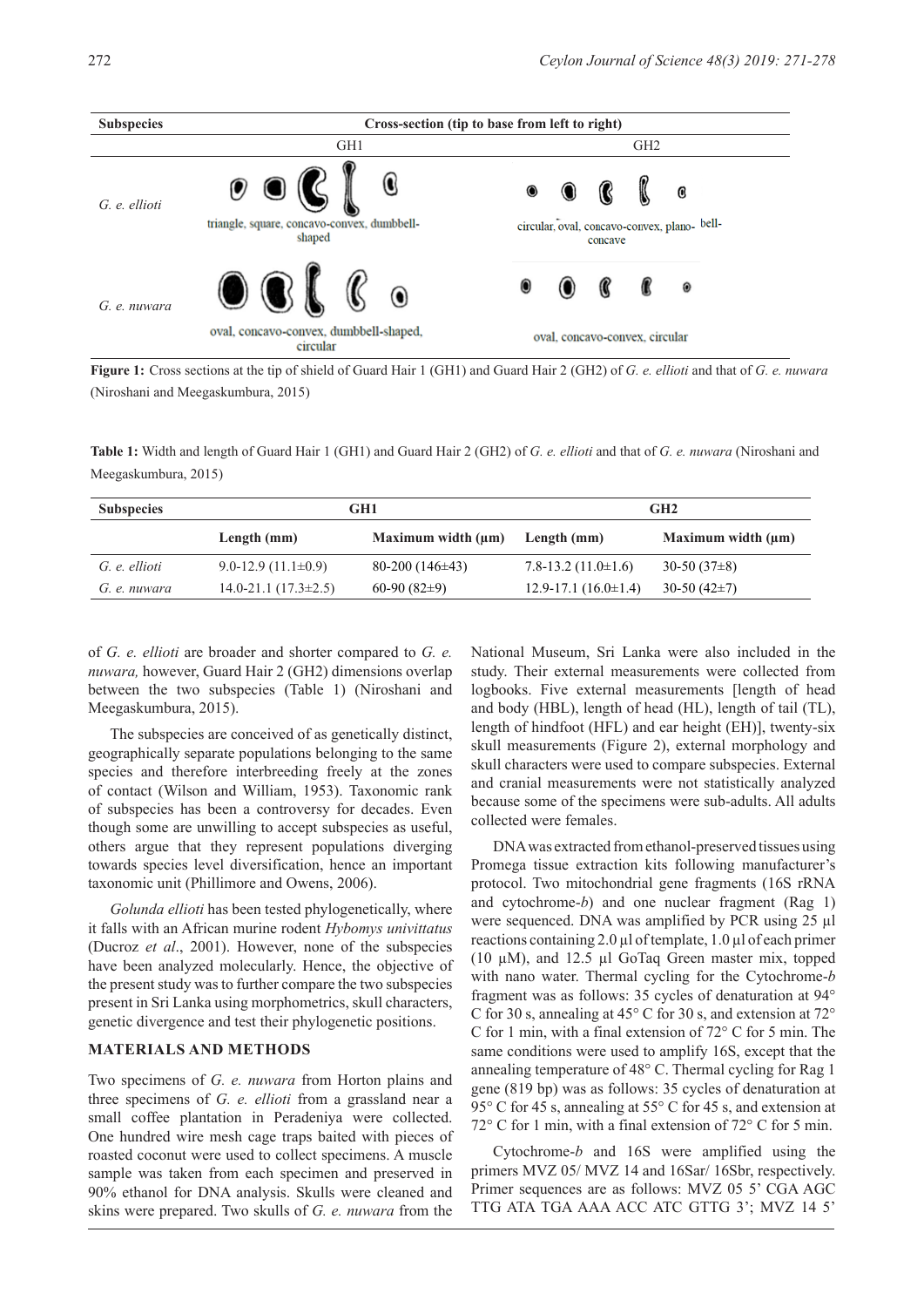GGT CTT CAT CTY HGG YTT ACA AGAC 3'; 16S ar 5' CGC CTG TTT ATC AAA AAC AT 3'; 16S br 5' CCG GTC TGA ACT CAG ATC ACGT 3'. Sequence length of cytochrome-*b* and 16S were 1140 and 547 base pairs, respectively. Primers used for Rag 1 PCR were: AmpRAG1 F 5' AGC TGCAGY CAR TAC CAY AAR ATG TA 3'; Amp RAG1R1 5'AAC TCA GCT GCA TTK CCA ATR

TCACA 3'. Sequences were cleaned using ChromasPro 1.7.7 and phylogenies and uncorrected percentage genetic distance values for cytochrome-*b* gene were generated using MEGA 6 software. Sequences were submitted to the GenBank. Details of the taxa included in the study are presented in Table 2.



**Figure 2:** Dorsal, ventral and lateral views of cranium of a murine rodent (and mandible in the latter case), illustrating measurements taken in this study (refer Table 4 for abbreviations). (Figure modified from Musser *et al*., 2006; measurements from Buttler and Greenwood, 1979; Musser *et al*., 2006; Meegaskumbura *et al*., 2007)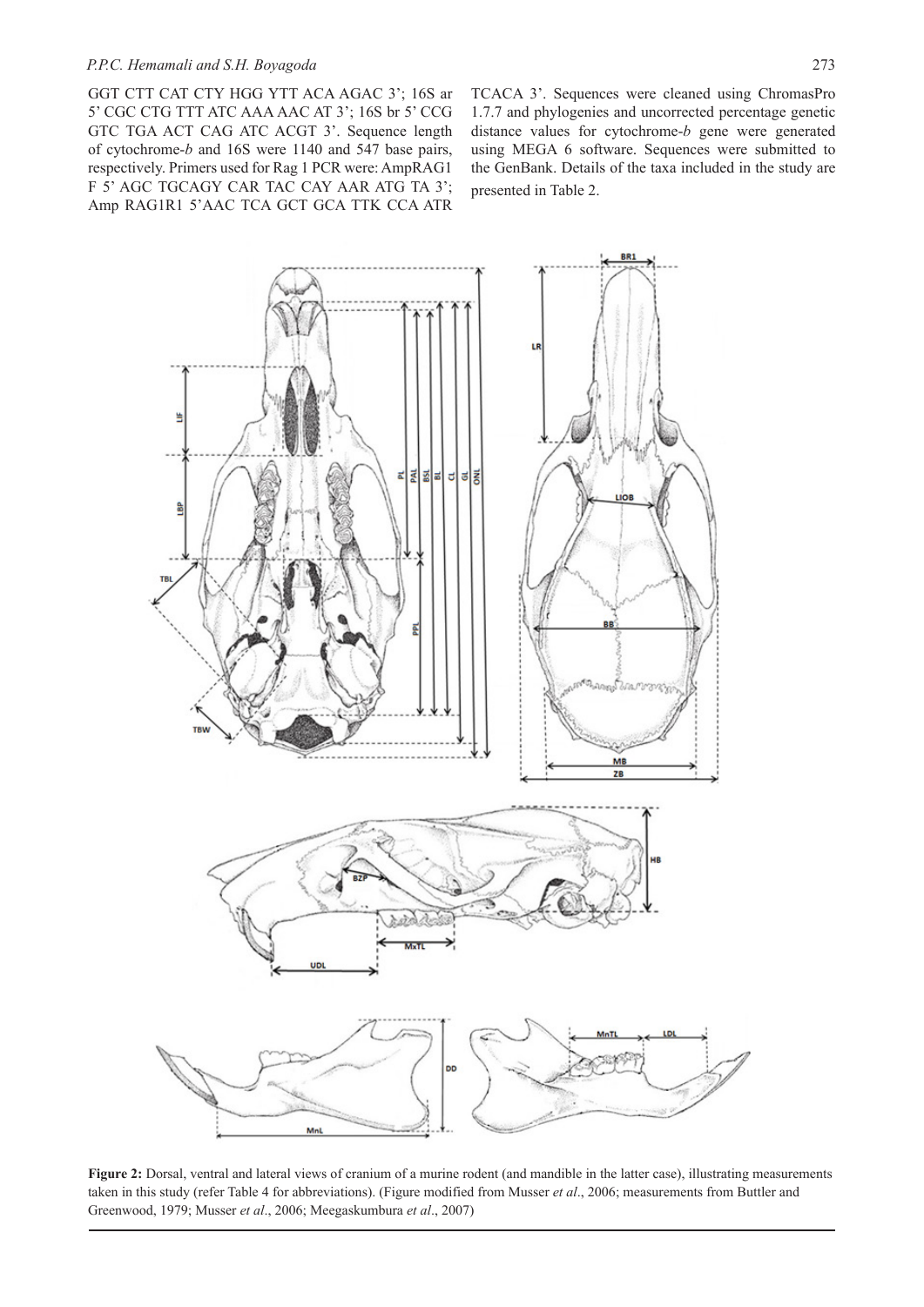| <b>Species</b>                                 | Collection site (Longitude, Latitude,<br>Elevation; reference if the sequence<br>was obtained from Genbank) | <b>Voucher</b><br>number | <b>GenBank accession number</b><br>of cytochrome-b/16S/Rag1<br>sequences |  |
|------------------------------------------------|-------------------------------------------------------------------------------------------------------------|--------------------------|--------------------------------------------------------------------------|--|
|                                                | Peradeniya (07°25'N, 80°59'E, elevation<br>488m                                                             | PDZ 7                    | $-$ /KY986860/MN150143                                                   |  |
| Golunda ellioti ellioti                        | Peradeniya (07º25'N, 80º59'E, elevation<br>$488m$ )                                                         | PDZ 11                   | KY986802/KY986861/<br>XX000000                                           |  |
|                                                | Paymadu (National Museum, Colombo;<br>collection date 13.09.1935)                                           | 750                      |                                                                          |  |
| Golunda ellioti<br>India (Michaux et al. 2007) |                                                                                                             |                          | AM408338/                                                                |  |
|                                                | Horton Plains (06°80'N, 80°83'E,<br>elevation 2150m)                                                        | <b>WHT M 141</b>         | KY986801/KY986862/<br>MN150145                                           |  |
|                                                | Horton Plains (06°80'N, 80°83'E,<br>elevation 2150m)                                                        | WHT M 032                | -/KY986863/MN150144                                                      |  |
| Golunda ellioti nuwara                         | West Haputhale, Ohiya (National<br>Museum, Colombo; collection date<br>12.08.1931)                          | 75P                      |                                                                          |  |
|                                                | West Haputhale, Ohiya (National<br>Museum, Colombo; collection date<br>19.06.1931)                          | 75M                      |                                                                          |  |
| Bandicota indica                               | Galle (06°03'N, 80°22'E, elevation<br>7.2m)                                                                 | PDZ <sub>43</sub>        | KY697990/KY673247                                                        |  |
| Rattus norvegicus                              | Galle $(06^003'N, 80^022'E,$ elevation<br>$7.2m$ )                                                          |                          | KY697996/KY673255                                                        |  |
| Rattus rattus kandianus                        | Udawalawe (06°47'N, 80°90'E,<br>elevation 112.2m)                                                           |                          | KY697997/KY673254                                                        |  |
| Mus cervicolor                                 | Agarapathana (06°87'N, 80°72'E,<br>elevation 1378.0m)                                                       |                          | KY697998/KY673256                                                        |  |
| Mus musculus                                   | Agarapathana (06°87'N, 80°72'E,<br>elevation 1378.0m)                                                       |                          | KY697999/KY673257                                                        |  |
|                                                | Pakistan (Chevret and Dobigny 2005)                                                                         |                          | $A$ J430563/ $-$                                                         |  |
| Tatera indica                                  | Yala $(06^043^{\prime}N, 81^031^{\prime}E,$ elevation<br>29.4m)                                             | WHT 6893                 | $-KY673258$                                                              |  |

**Table 2:** Collection site, voucher numbers and GenBank accession numbers of gene sequences of taxa included in the study. Except *Tatera indica* from Pakistan and *Golunda ellioti* from India, all other specimens were collected from Sri Lanka.

## **RESULTS**

Considering external measurements, similar to descriptions given by Phillips (1980) *G. e. nuwara* (HBL: 140-148 mm) was larger than *G. e. ellioti* (HBL: 137.8-138.85 mm). But tail length was longer in *G. e. ellioti* (TL: 104.8-108.35 mm) than that of *G. e. nuwara* (TL: 90-101 mm) (Table 3).

*Golunda e. nuwara* has larger skull parameters than *G. e. ellioti*. Especially the GL, CL, BL, BSL, PPL, PAL, PL, LBP, upper jaw dental measurements (MTL, UM1B) and lower jaw incisor length (LIL1) of *G. e. nuwara* were larger than those of *G. e. ellioti* (Table 3). Interparietal bone of *G. e. ellioti* is rounded in shape (Figure 3A1-c) but that of *G. e. nuwara* is elongated (Figure 3B1-d). Braincase of *G. e. ellioti* is comparatively rounded (Figure 3A1-e) than that of *G. e. nuwara* (Figure 3B1-f).

Considering lower jaw morphology, the base of the lower jaw posterior to the angular process was rather flat in *G. e. ellioti* (Figure 3A4-h) while that of *G. e. nuwara* is somewhat elongated and curved (Figure 3B4-g). *Golunda e. ellioti* also has a smaller diastema (Figure 3A5-i) than G. e. nuwara (Figure 3B5-j) (Table 4:LDL).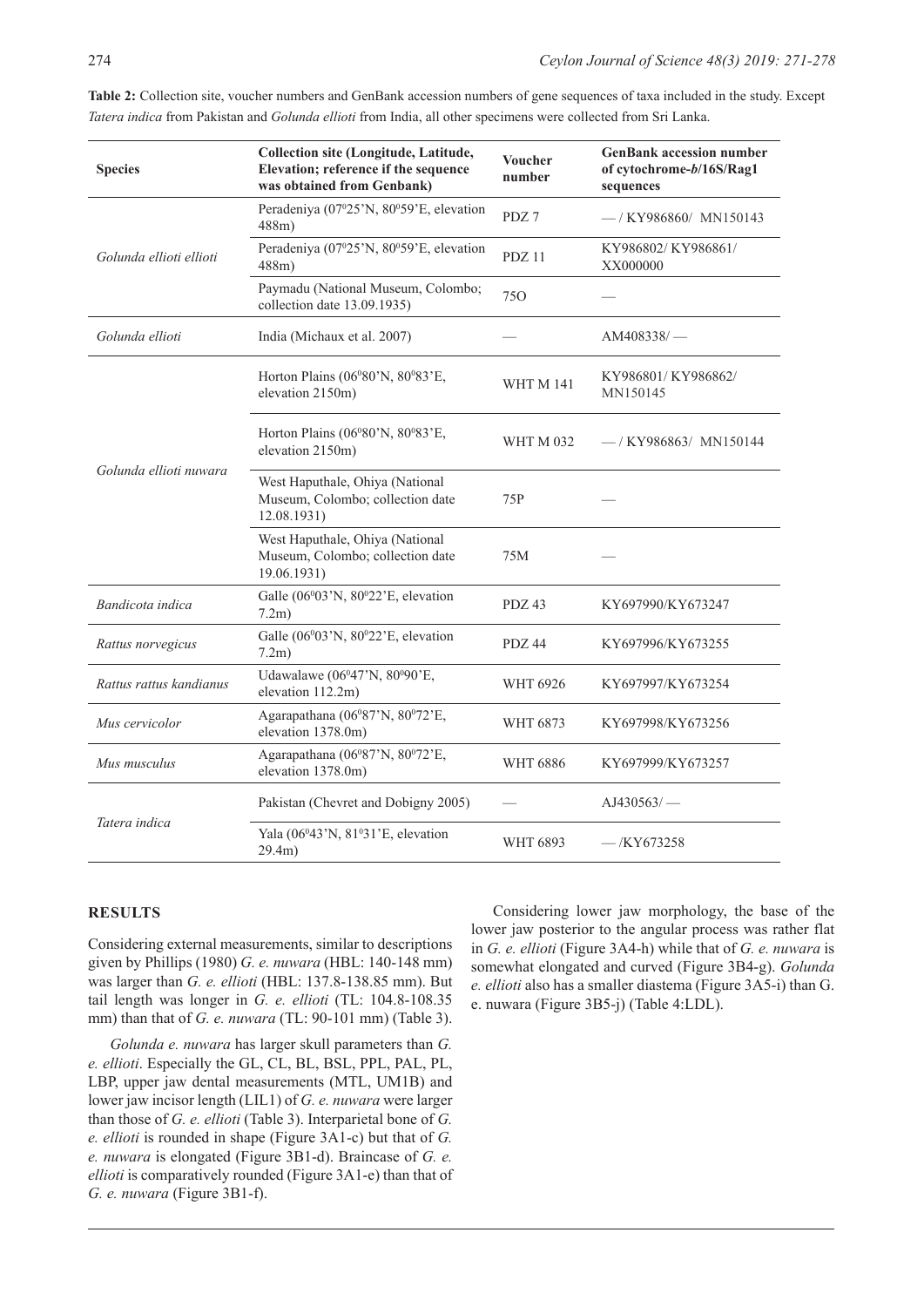|                            | G. e. nuwara |       |                       | G. e. ellioti |               |          |
|----------------------------|--------------|-------|-----------------------|---------------|---------------|----------|
|                            | 75P          | 75M   | <b>WHT M 032 (SA)</b> | PDZ 7         | <b>PDZ 11</b> | 750 (SA) |
| Head and Body Length (HBL) | 148          | 140   | 110.3                 | 137.8         | 138.85        | 120      |
| Tail Length (TL)           | 101          | 90    | 99.8                  | 104.8         | 108.35        | 104      |
| $TL/HBL*100$               | 68.24        | 64.29 | 90.48                 | 76.05         | 78.03         | 86.67    |
| Ear Height (EH)            | 16           | 20    | 17.7                  | 17            | 17            | 16       |
| Hind foot Length (HFL)     | 28           | 2.7   | 26.9                  | 27.2          | 27.8          | 26       |

**Table 3:** External measurements (mm) of *Golunda ellioti nuwara*, and *G. e. ellioti*. (SA- Sub Adult)

**Table 4:** Skull measurements (mm) of *Golunda ellioti nuwara* and *G. e. ellioti.*

| <b>Abbreviation</b>         | <b>Measurement</b>                                                     | G. e. nuwara |       |                  | G. e. ellioti |                |
|-----------------------------|------------------------------------------------------------------------|--------------|-------|------------------|---------------|----------------|
|                             |                                                                        | 75P          | 75M   | <b>WHT M 141</b> | PDZ7          | <b>PDZ 11</b>  |
| ONL                         | Occipitonasal Length                                                   | 33.3         | 34.13 | 36.25            | 33.25         | 33.4           |
| GL                          | Greatest Length of the skull                                           | 32.89        | 33.49 | 34.3             | 31.85         | 31.5           |
| CL                          | Condylobasal Length                                                    | 31.9         | 32.5  | 32.5             | 30.1          | 30.35          |
| BL                          | <b>Basal Length</b>                                                    | 29.69        | 30.62 | 29.5             | 28.1          | 28.1           |
| <b>BSL</b>                  | Basilar Length                                                         | 27.71        | 27.61 | 26.7             | 25.7          | 26.1           |
| PPL                         | Post Palatal Length                                                    | 11.93        | 12.52 | 11.8             | 11.4          | 11.25          |
| PAL                         | Palatilar Length                                                       | 15.46        | 14.89 | 14.6             | 13.25         | 13.6           |
| $\rm PL$                    | Palatal Length                                                         | 17.68        | 17.53 | 17.15            | 15.4          | 15.7           |
| LBP                         | Length of Bony Plate                                                   | 6.42         | 6.51  | 6.4              | 4.9           | 5.9            |
| LIF                         | Incisive Foramen Length                                                | 7.16         | 6.6   | 5.95             | 6.1           | 5.7            |
| UM1B                        | Breadth of first upper molar                                           | 2.17         | 2.32  | $\overline{2}$   | 1.7           | 1.8            |
| LR                          | Length of the Rostrum                                                  | 10.74        | 10.91 | 10.7             | 9.3           | 9.9            |
| BR1                         | Breadth of the Rostrum at the<br>Narrowest point                       | 4.12         | 3.9   | 3.85             | 3.7           | 3.9            |
| <b>LIOB</b>                 | Least Interorbital Breadth                                             | 4.26         | 4.53  | 4.5              | 3.75          | 4.3            |
| <b>BB</b>                   | Breadth of Brain case                                                  | 13.4         | 13.4  | 14               | 12.6          | 12.95          |
| $\rm MB$                    | Mastoid Breadth                                                        | 13.24        | 13.5  | 13.75            | 12.1          | 12.5           |
| ZB                          | Zygomatic Breadth                                                      | 16.5         | 17.1  | 17.65            | 16            | 16.15          |
| HB                          | Height of Braincase                                                    | 9.74         | 10.24 | 10               | 10.2          | 9.9            |
| BZP                         | Breadth of Zygomatic Plate                                             | 5.28         | 4.85  | 5.15             | 4.7           | 5              |
| $\ensuremath{\mathrm{UDL}}$ | Upper Diastema Length                                                  | 9            | 9.11  | 7.35             | 7.6           | 7.5            |
| MxTL                        | Length of Maxillary tooth row                                          | 7.08         | 7.04  | 6.3              | 6.3           | 6.25           |
| LIL1                        | Length of lower incisor/<br>Mandibular incisor                         | 7.26         | 8.65  | $\tau$           | 3.3           | 4.7            |
| $\rm{DD}$                   | Depth of Dentary                                                       | 11.44        | 11.86 | 11.8             | 10.9          | 10.8           |
| ML                          | Greatest Length of Mandible,<br>excluding Incisors/ Mandible<br>Length | 18.19        | 17.78 | 18.2             | 16.1          | 16.6           |
| <b>LDL</b>                  | Lower Diastema/ Mandibular<br>Diastema Length                          | 4.41         | 3.96  | 3.6              | 2.3           | $\overline{3}$ |
| MnTL                        | Length of Mandibular Teeth row                                         | 7.02         | 6.87  | 5.95             | 6.1           | 6              |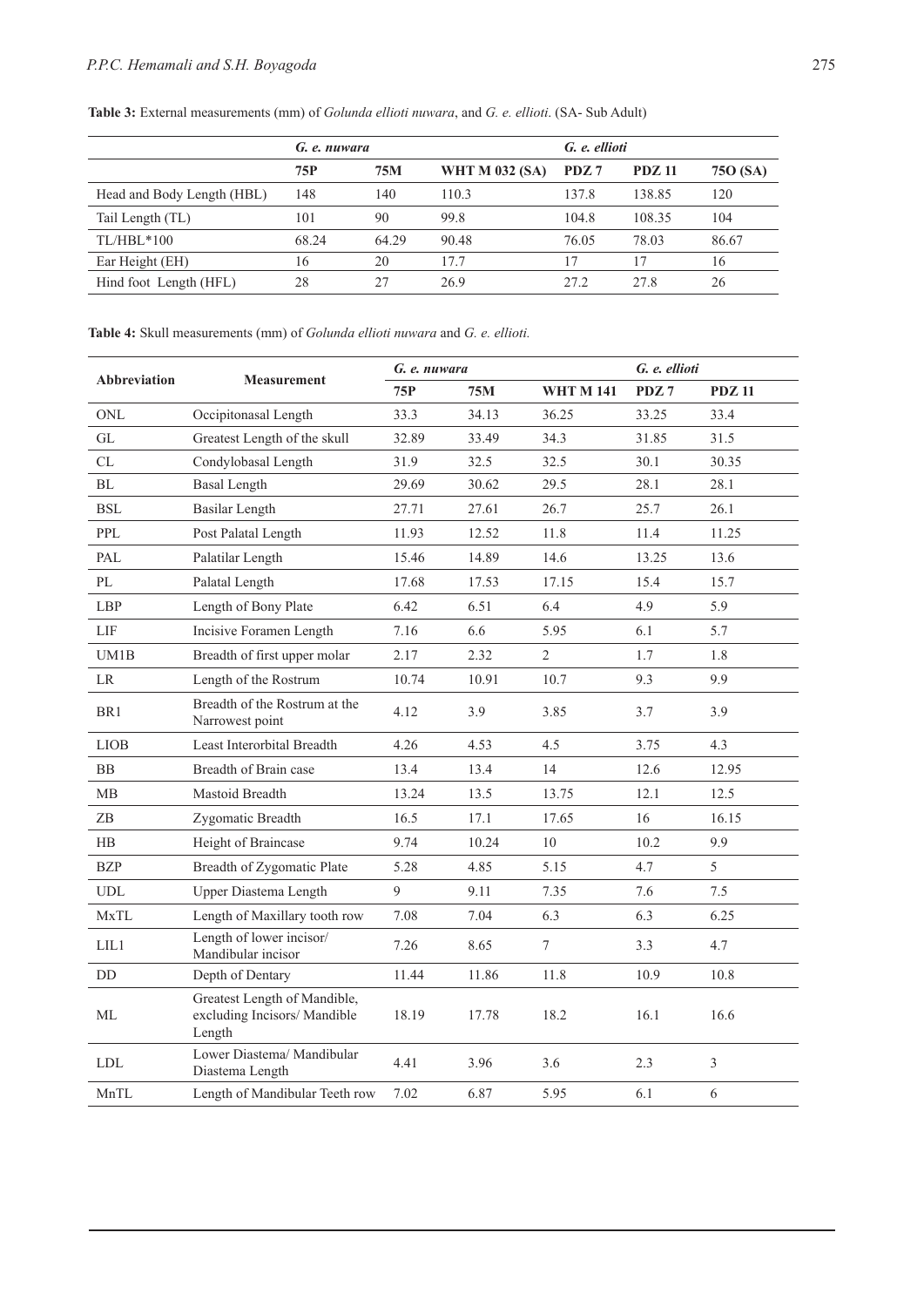

**Figure 3:** Craniums and mandibule of *Golunda ellioti ellioti* (PDZ 7) (A) and *G. e. nuwara* (WHT M 141) (B). 1: Dorsal view of cranium, 2: Ventral view of cranium, 3: Lateral view of cranium, 4: Lateral view of mandible on lingual surface, 5: Lateral view of mandible on labial surface.

Maximum Likelihood (ML) trees of cytochrome-*b* gene (Figure 4), 16S rRNA and combine genes of cytochrome-*b* and 16S had the same topology with *G. e. ellioti* and *G. e. nuwara* being reciprocally monophyletic falling as sister taxa. Uncorrected percentage pairwise distance for cytochrome-*b* gene between the two subspecies is 1.2% and that for 16S gene is 1.1%. There were no Rag 1 sequence differences between the two subspecies. Surprisingly, cytochrome-*b* divergence between an Indian specimen of *Golunda ellioti* had a distance of 2.5% with the widespread

*G. e. ellioti* from Sri Lanka and 1.8% distance with *G. e. nuwara*.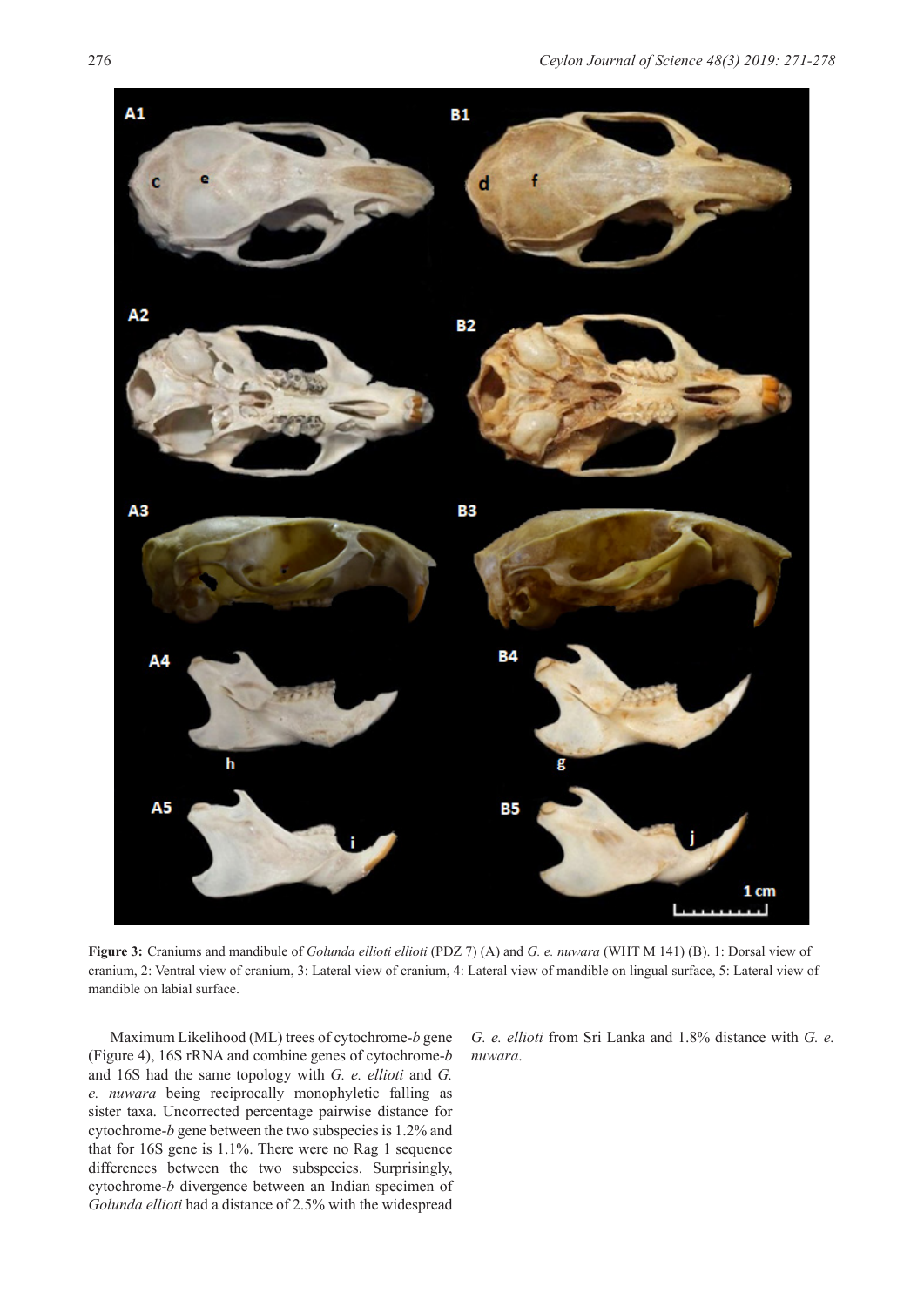

**Figure 4:** Maximum likelihood tree of cytochrome-b gene to show the placement of *Golunda ellioti elioti* and G. *e. nuwara*. Bootstrap values are presented below branches.

#### **DISCUSSION**

Here, we looked at skull measurements, skull characters and molecular data of two subspecies, *Golunda e. nuwara* and *G. e. ellioti*. We identified additional differences between the two subspecies; *Golunda e. nuwara* has larger skull parameters than *G. e. ellioti*. Interparietal bone of *G. e. ellioti* is rounded in shape whereas that of *G. e. nuwara* is elongated. Braincase of *G. e. ellioti* is comparatively more rounded than that of *G. e. nuwara*. The base of the lower jaw posterior to the angular process is rather flat in *G. e. ellioti* while that of *G. e. nuwara* is somewhat elongated and curved. *Golunda e. ellioti* also has a smaller diastema than *G. e. nuwara* (Figure 3; Table 4).

Though morphologically they can be distinguished from each other, genetic differences remain limited between the subspecies, with a percentage pairwise distance value of 1.2% for cytochrome-*b*. Mayers *et al*. (1995) and Steppan (2004) confirm that genetic distances for cytochrome-*b* gene between subspecies of rodents are in a range that varied by less than 4%. Bradley and Baker (2001) indicated that genetic distance values more than 2% for cytochrome-*b* gene are indicative of specific variation. Also, they reported that average distance values within subspecific taxa for cytochrome-*b* gene are between 0.09- 2.34% with an average of 1.04% for rodents.

The two subspecies of *G. ellioti* in Sri Lanka were recovered as sister taxa in the phylogeny with an Indian *G. ellioti* falling outside this clade. They were reciprocally monophyletic. Though we do not have a specimen from India for morphological comparison, the available cytochrome-*b* sequence shows that the genetic divergence of the lowland *G. ellioti ellioti* and the Indian specimen is slightly larger (2.5%) than the genetic distance between *G. e. nuwara* and Indian specimen (1.8%), indicating lower rate of divergence in the highland subspecies. Island populations can diverge faster due to smaller population sizes than continental populations (Aleixandre *et al*., 2013)*.*  Similarly, the genetic divergence of the two subspecies may possibly be a result of the population of *G. e. ellioti* being smaller than that of *G. e. nuwara*. According to the recorded distribution *G. e. nuwara,* it is plentiful above the 4000 feet while *G. e. ellioti* is moderately plentiful throughout the Southwestern lowland wet zone and the mid country hills of the Central and Uva provinces to approximately 3000 feet. This subspecies is reported from dry zone in the Southern Province and Kanthlai in North Central province, but not as plentiful as in the wet zone (Phillips, 1980). Hence, its population may be small compared to *G. e. nuwara.* Absence of *G. e. ellioti* in the Northern or North Western regions of the country also indicates that the Sri Lankan population may have been isolated even during the times that terrestrial connections existed in the past such as during successive glacial sea-level lowstands. This may have allowed the lowland population to diverge independently.

#### **ACKNOWLEDGEMENT**

We thank National Science Foundation of Sri Lanka for providing funding for this study; Mohomed Bahir, then at Wildlife Heritage Trust (WHT) of Sri Lanka, for providing tissue samples and specimens of *Golunda ellioti nuwara* from Horton Plains; the Department of Wildlife Conservation, Sri Lanka, for granting permits to collect specimens; and Umesha Dissanayaka, Ama Pothuhera and Lahiru Nanayakkara for field assistance in Peradeniya.

#### **REFERENCES**

- Agrawal, V.C. and Chakraborty, S. (1982). Intraspecific geographic variations in the Indian Bush rat, *Golunda ellioti* J.E. Gray (Rodentia: Muridae). *Records of Zoological survey of India* **79**: 521-530.
- Aleixandre, P., Montoya, J.H. and Mila, B. (2013). Speciation on oceanic islands: Rapid adaptive divergence vs. cryptic speciation in a Guadalupe Island songbird (Aves: Junco). *PLoS One* **8**(5): e63242.
- Bradley, R.D. and Baker, R.J. (2001). A test of the genetic species concept: cytochrome-*b* sequences and mammals. *Journal of Mammalogy* **82**(4): 960-973.
- Butler, P.M. and Greenwood, M. (1979). Soricidae (Mammalia) from the Early Pleistocene of Olduvai